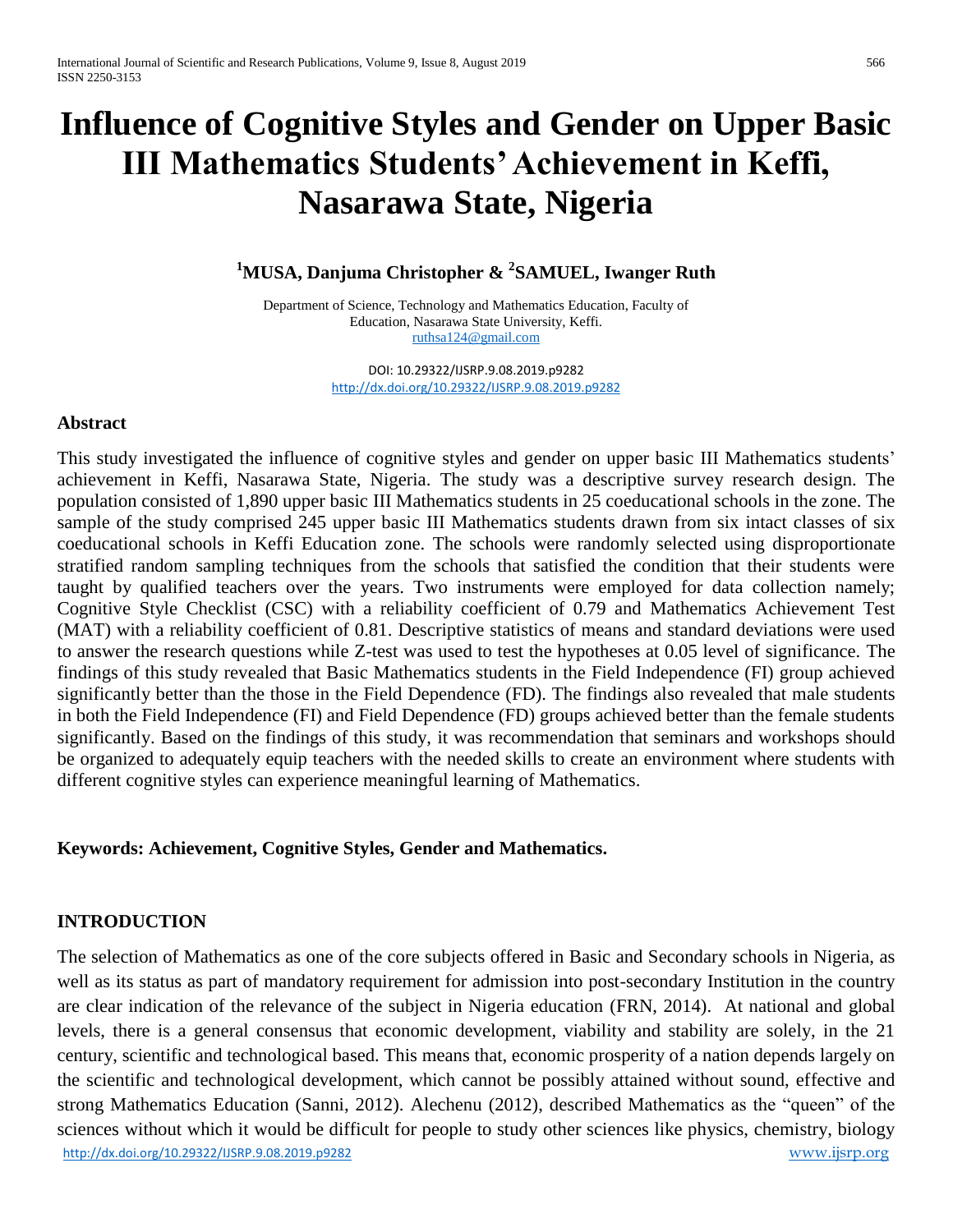and computer science/information technology. Underscoring the importance of Science, Technology and Mathematics Education to national development, he said. "We hope our government will properly address the issue of scientific transformation of our grown dynamics and processes as a nation". As important as the subject is, there is tremendous and persistent failures of the Nigerian Students in it.

Despite the relevance of Mathematics to national development, security, economy, manpower and government's efforts to improve Mathematics instruction in schools, students' achievement is below average. This has become a great concern for Mathematics educators especially at the foundational level. Researchers such as (Amoo, 2013; Sanni 2012; Alechenu, 2012) opined that underachievement in Mathematics among basic school students could be attributed to several factors such as poor teaching, psychological factors, unpreparedness on the part of the students, poor learning environment, school locations, gender stereotyping, dearth of qualified teachers among others. As a result of the decline in Mathematics students' achievement, stakeholders in STM agree that the huge investment in Science, Technology and Mathematics education is not yielding the desired dividend.

Gender remains an important factor to be considered in the determination of students' academic achievement. Gender has been identified as a major factor that affects students' achievement in science examinations and Science, Technology and Mathematics endeavor (Omiko, 2017). Oni (2014) posited that in Nigeria, women are marginalized while men are given greater opportunities to advance based on their science background. In the Nigerian setting, this factor has been found to offer males an unfair advantage over their female counterparts. Alabi (2014) reported that women are hindered from progressing through discrimination on the basis of gender, early marriage and child bearing and as a result, they are deprived sound education, job opportunities and incapacitated and rendered passive generally in the society. Researchers (Oludipe, 2012; Kola & Taiwo, 2013) in their various studies observed that there is no significant difference between male and female achievement; on the other hand, (Onuekusi & Ogomaka, 2013; Igoegwu & Okonkwo, 2012; Amoo, 2013) found out that a significant difference did exist between the achievement of male and female students in favour of the male students. Nevertheless, there is no specific study on the influence of cognitive style and gender on upper basic III Mathematics students' achievement and Nasarawa State; hence the need for this study.

Cognitive style is a psychological construct which is concerned with how an individual learns, thinks, solve problems, remembers and relates to others. It represents the individual differences in the various subcomponents of an information-processing model of three main cognitive processes: perception, memory and thought. Cognitive style is considered to be personality dimension that influences attitudes, values and social interaction. It is an individual characteristic mode of perceiving and processing information in the environment (Hall, 2000). An individual is either Field-independent (FI) or Field-dependent (FD). A Field-independent (FI) cognitive style learner is described as analytic, competitive, individualistic, task-oriented, internally referent, intrinsically motivated (self-study), self-structuring, detail oriented and visually perceptive, prefers individual project work and has poor social skills; while Field-dependent (FD) cognitive learner is described as global (wholistic), group-oriented, sensitive to social interactions and criticisms, externally motivated, externally referential, not visually perceptive, a non-verbal and passive learner who prefers external information and group projects (Hall, 2000; Calcaterra, Antonetti & Underwood, 2005; Guisande, Paramo, Tinajero & Almedida,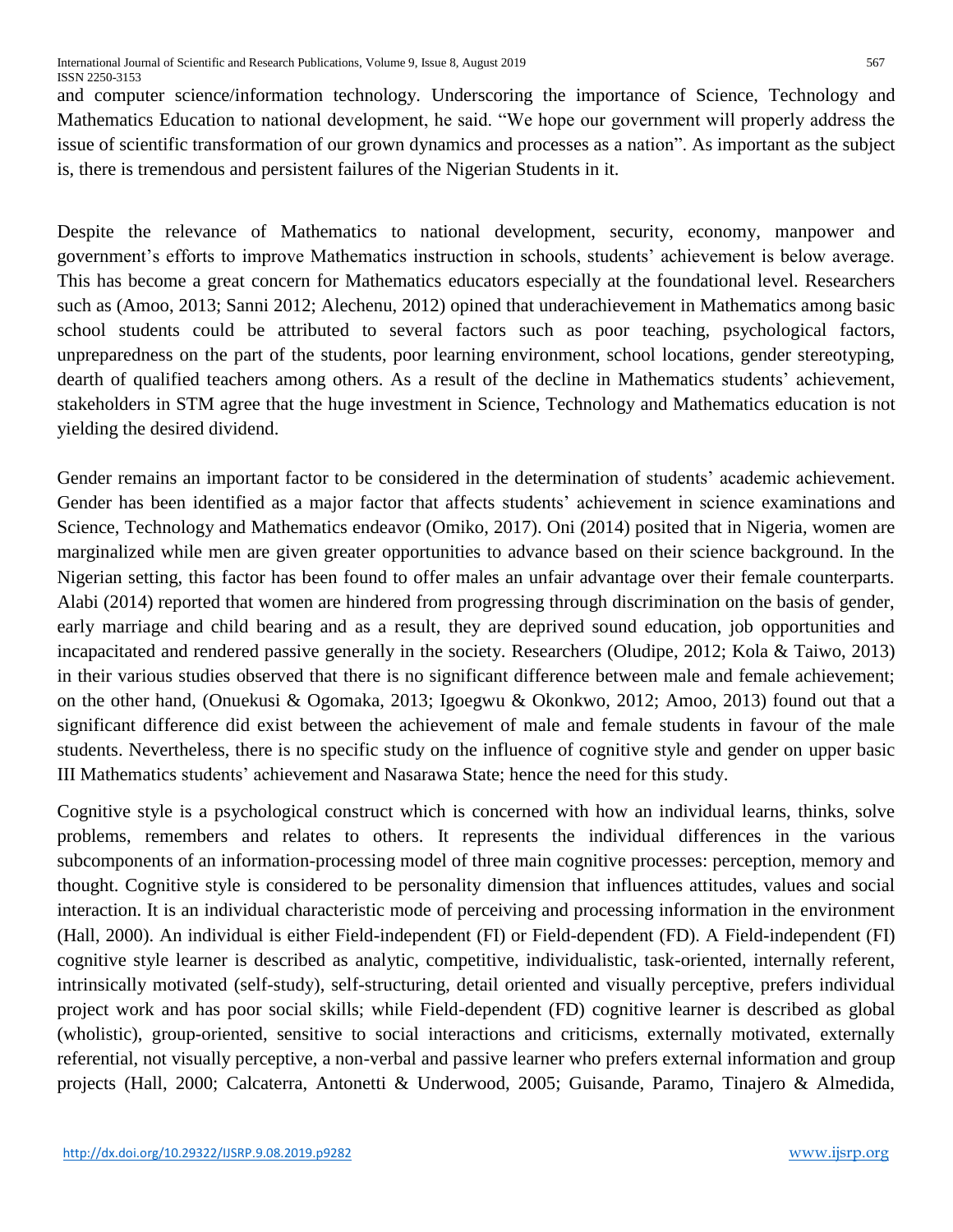2007). A summary of the differences between the two dimensions of cognitive styles (Field Dependence and Field Independence) is shown in Table 1.

# **Table 1**

## **Differences Between Field Dependence and Field Independence Cognitive Styles**

| FIELD DEPENDENCE (FD) (non-analytic)                                                                                    | <b>FIELD INDEPENDENCE (FI) (analytic)</b>                                                                                             |  |  |  |  |  |
|-------------------------------------------------------------------------------------------------------------------------|---------------------------------------------------------------------------------------------------------------------------------------|--|--|--|--|--|
| Have comprehensive perception                                                                                           | Excellent at analytical thinking                                                                                                      |  |  |  |  |  |
| Perceive objects as a whole and approach a task<br>more wholistically                                                   | Focus on individual parts of the object and<br>tend to be more serialistic in their approach<br>to learning                           |  |  |  |  |  |
| Rely on external references                                                                                             | Rely more on internal references                                                                                                      |  |  |  |  |  |
| More influenced by format-structure                                                                                     | Less affected by format structure                                                                                                     |  |  |  |  |  |
| More reliant on salient cues in learning                                                                                | Tend to sample more cues inherent in the<br>field and are able to extract the relevant cues<br>necessary for the completion of a task |  |  |  |  |  |
| Likely to use active cognitive strategies                                                                               | Likely to use passive cognitive strategies                                                                                            |  |  |  |  |  |
| Adopt a hypothesis-testing role in learning                                                                             | Adopt a spectator role in learning                                                                                                    |  |  |  |  |  |
| Likely to benefit from a self-directed emphasis                                                                         | Tend to prefer more structured learning<br>environments                                                                               |  |  |  |  |  |
| Self-view is derived from others                                                                                        | Has sense of separate identity                                                                                                        |  |  |  |  |  |
| well-skilled<br>social/interpersonal<br>Not<br>in<br>relationships<br>$\mathbf{1} \mathbf{M} \cap \mathbf{N}$<br>(3002) | Highly<br>skilled<br>interpersonal/social<br>in<br>relationships                                                                      |  |  |  |  |  |

**Source: Wyss (2002), Chen and McCredie, (2004)**

Cognitive process styles affect how one stores knowledge and retrieves it when the need arises (Tinajero & Paramo, 2000). The students' cognitive styles may hinder or facilitate the acquisition of knowledge in Science, Technology and Mathematics (Hooda & Devi, 2017; Okwo & Otuba, 2007). Studies (Hooda & Devi, 2017; Idika, 2017; Okoye, 2016; Agboghoroma, 2015; Owoduni, Sanni, Nwokolo & Igwe, 2016; Ezeugwu, Nji, Anyaugbunam, Enyi & Eneja, 2016; Bassey, Umoren & Udida, 2013) reveal that there is a difference between the mean achievement of Science and Mathematics of students with analytical (FI) cognitive styles and those with relational and inferential (FD) cognitive styles while Ndirika (2013) opined that ability levels have no significant effect on the achievement of students. Also, Okereke (2011), Amoo (2013) Anidoh and Eze (2014) reported that cognitive styles and gender have influence on students' achievement. Nevertheless, there is no specific study on the influence of cognitive styles and gender on upper basic III Mathematics students in Nasarawa State, hence, there is a need to investigate how upper basic III students' cognitive styles and gender influence their achievement in Mathematics.

# **Statement of the Problem**

http://dx.doi.org/10.29322/IJSRP.9.08.2019.p9282 www.ijsrp.org Mathematics is the chief corner stone of all sciences without which there will be no technology and without technology, there will be no modern society. This implies that a strong background in mathematics is critical for the nation's scientific and technological development. Despite its importance, underachievement in this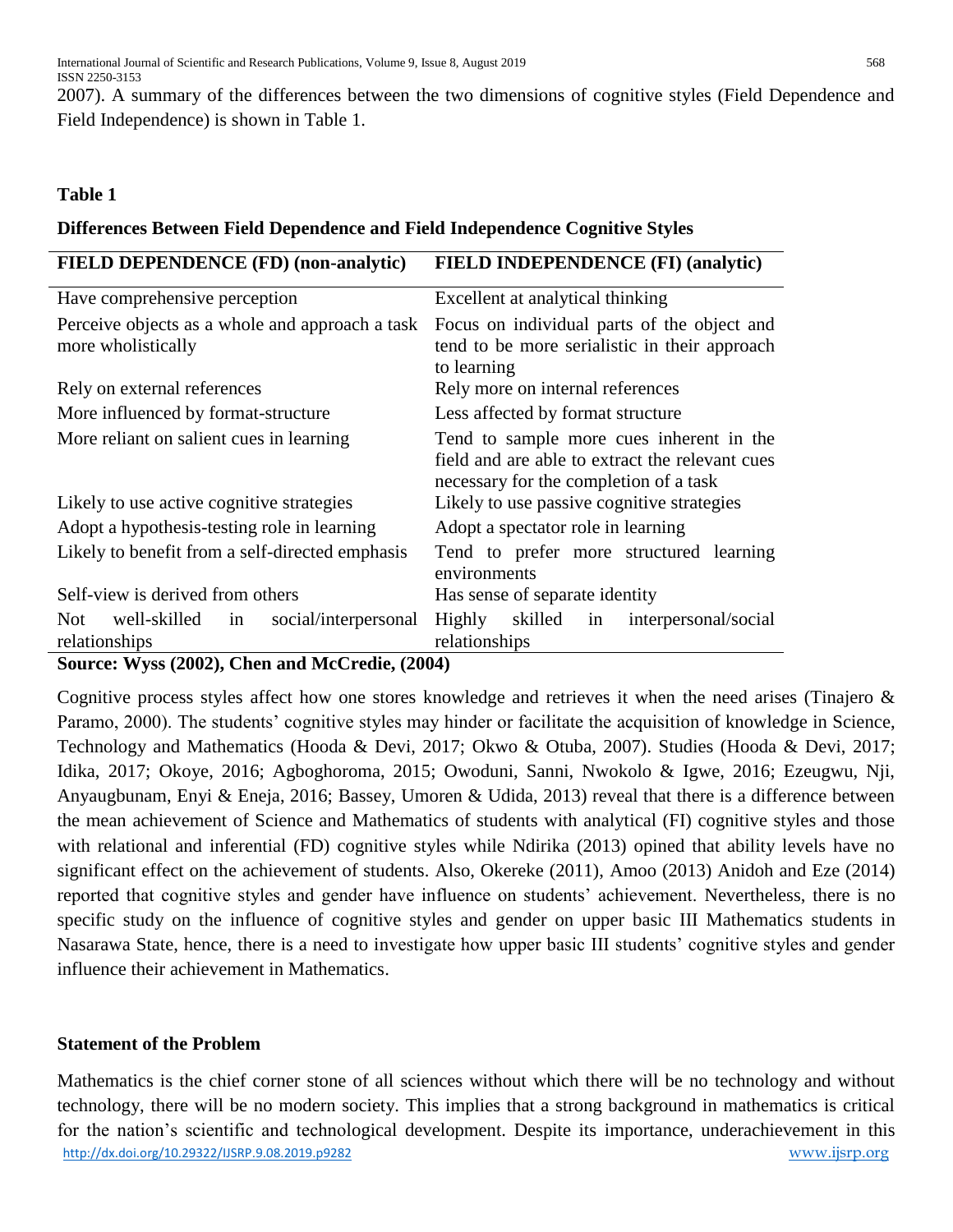subject has become a thing of concern to stakeholders in Education. This persistent underachievement in Mathematics especially at the basic level is linked to factors of teaching and learning. Based on these, effort is geared towards improving teaching and learning strategies and yet students' achievement is still below expectation. On this note, there is need to turn to find out what could be the influence of other variables such as cognitive styles on students' achievement in Mathematics. The problem of this study therefore is, what is the influence of cognitive styles and gender on upper basic III Mathematics students in Keffi, Nasarawa State, Nigeria?

# **Purpose of the Study**

The purpose of this study is to investigate the influence of cognitive styles and gender on upper basic III Mathematics students in Nasarawa State. Specifically, this study sought to find out the influence of;

- 1. Field-Independent (FI) and Field-Dependent (FD) cognitive styles on students' achievement in Mathematics.
- 2. Field-Independent (FI) cognitive style on male and female students' achievement in Mathematics.
- 3. Field-Dependent (FD) cognitive style on male and female students' achievement in Mathematics.

# **Research Questions**

The following research questions guided the study;

- 1. What are the mean achievement scores of students with Field-Independent (FI) and Field-Dependent (FD) cognitive styles in Mathematics?
- 2. What are the mean achievement scores of male and female students with Field-Independent (FI) cognitive styles in Mathematics?
- 3. What are the mean achievement scores of male and female students with Field-Dependent (FD) cognitive styles in Mathematics?

# **Hypotheses**

The following hypotheses were tested at  $0.05 \alpha$  level.

**Ho1:** Field-Independent (FI) and Field-Dependent (FD) cognitive styles have no significant influence on mean achievement scores of students in Mathematics.

**Ho2:** Field-Independent (FI) cognitive style have no significant influence on mean achievement scores of male and female students in Mathematics.

**Ho3:** Field-Dependent (FD) cognitive style have no significant influence on mean achievement scores of male and female students in Mathematics.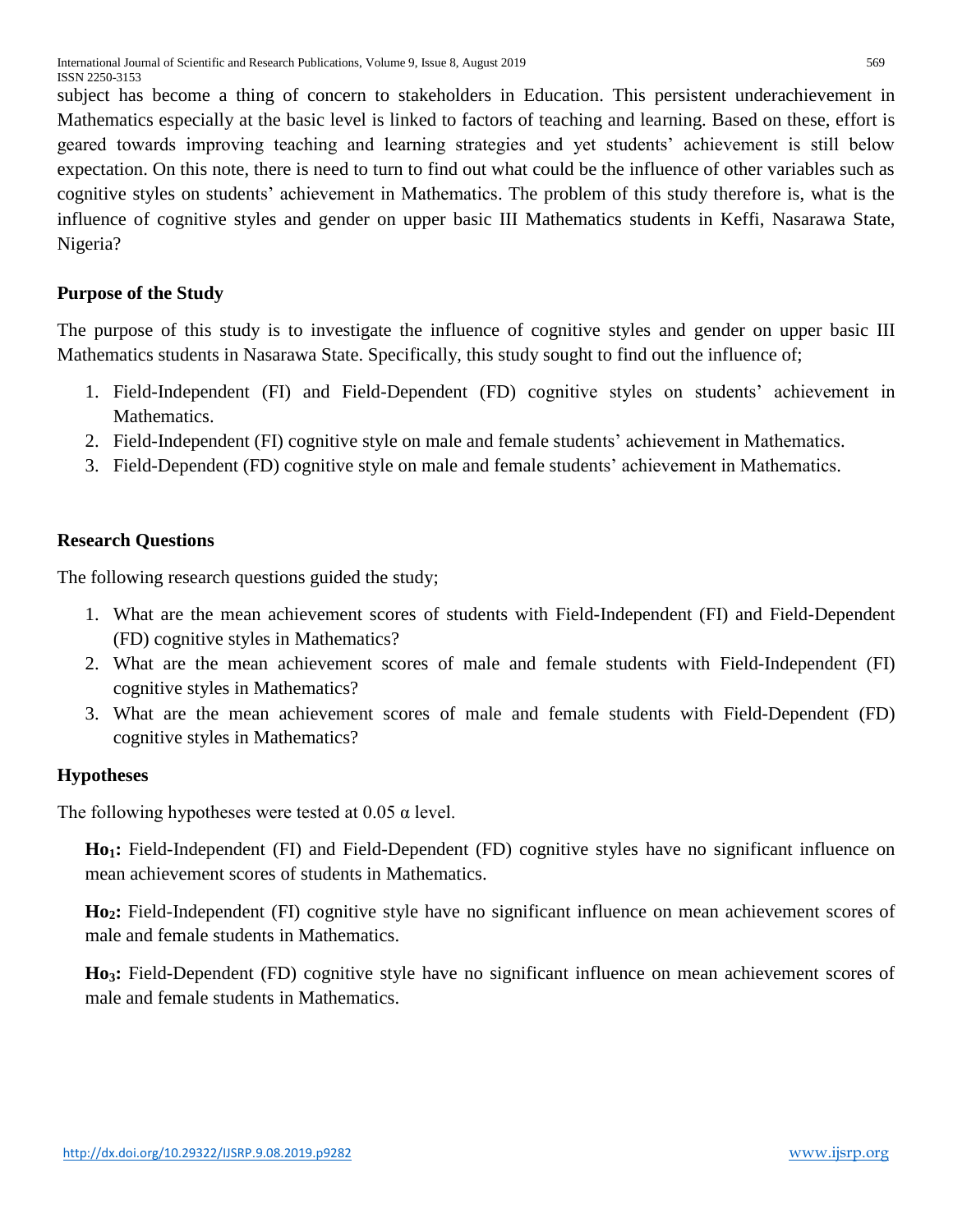## **Methodology**

The study was a descriptive survey research design. The study was carried out in Keffi Education Zone of Nasarawa State. The population consisted of 1,890 (987 males and 903 females) upper basic III Mathematics students in 25 coeducational schools in the zone. The sample of the study comprised 245 upper basic III Mathematics students (139 males and 106 females) drawn from six intact classes of six coeducational schools in the zone. The schools were randomly selected using disproportionate stratified random sampling techniques from the schools that satisfied the condition that their students were taught by qualified teachers over the years. Two instruments were employed for data collection; they are: CSC and MAT. The Cognitive Style Checklist (CSC) was adapted Robert Wyss (2002) CSC, it consists of 10 simple statements from which subjects in the research were to indicate the ones applicable to them. The checklist was used to categorize students based on their cognitive styles. It was divided into two sub-statements. Sub-statement A represents the characteristics of the Field Independent (FI) while sub-statement B represents those of Field Dependent (FD). The instrument was subjected to construct and face validity by expert in Measurement and Evaluation from Nasarawa State University, Keffi. It reliability was determined through test-retest and the reliability coefficient of 0.79 was obtained. The Mathematics Achievement Test (MAT) is a 20 multiple choice achievement test designed to measure students' achievement in Mathematics. Each item has 5-options A-E. the test was based on the units of study (Ratio, Indices and Logic) in upper basic III Mathematics curriculum used for the study. The instrument was subjected to content and face validity by expert in Science Education from Nasarawa State University, Keffi. It reliability was determined using Kuder-Richardson formula 20  $(KR_{20})$  and the reliability coefficient of 0.81 was obtained. The two instruments were administered on two separate days. On the first day, the CSC was administered and on the second day, MAT was administered with the help of research assistants who were seasoned teachers in the sampled schools. Descriptive statistics of means and standard deviations were used to answer the research questions while Z-test was used to test the hypotheses at 0.05 level of significance.

#### **Results**

#### **Research Question One**

What are the mean achievement scores of students with Field-Independent (FI) and Field-Dependent (FD) cognitive styles in Mathematics?

The data used to answer this research question is presented in Table 2.

## **Table 2**

**Means, Standard Deviations and Z-test of Students' FI and FD Cognitive Styles and Achievement in Mathematics.**

| <b>Cognitive Styles N</b> |     | <b>Mean</b> | <b>SD</b> | <b>Df</b> |            | <b>Z-cal Z-crit. Decision</b> |
|---------------------------|-----|-------------|-----------|-----------|------------|-------------------------------|
| FI                        | 136 | 41.81       | - 12.40   |           |            | Reject $H_0$                  |
|                           |     |             |           | 243       | 28.40 1.96 |                               |
| FD                        | 109 | 37.12 12.98 |           |           |            |                               |
| <b>Total</b>              | 245 |             |           |           |            |                               |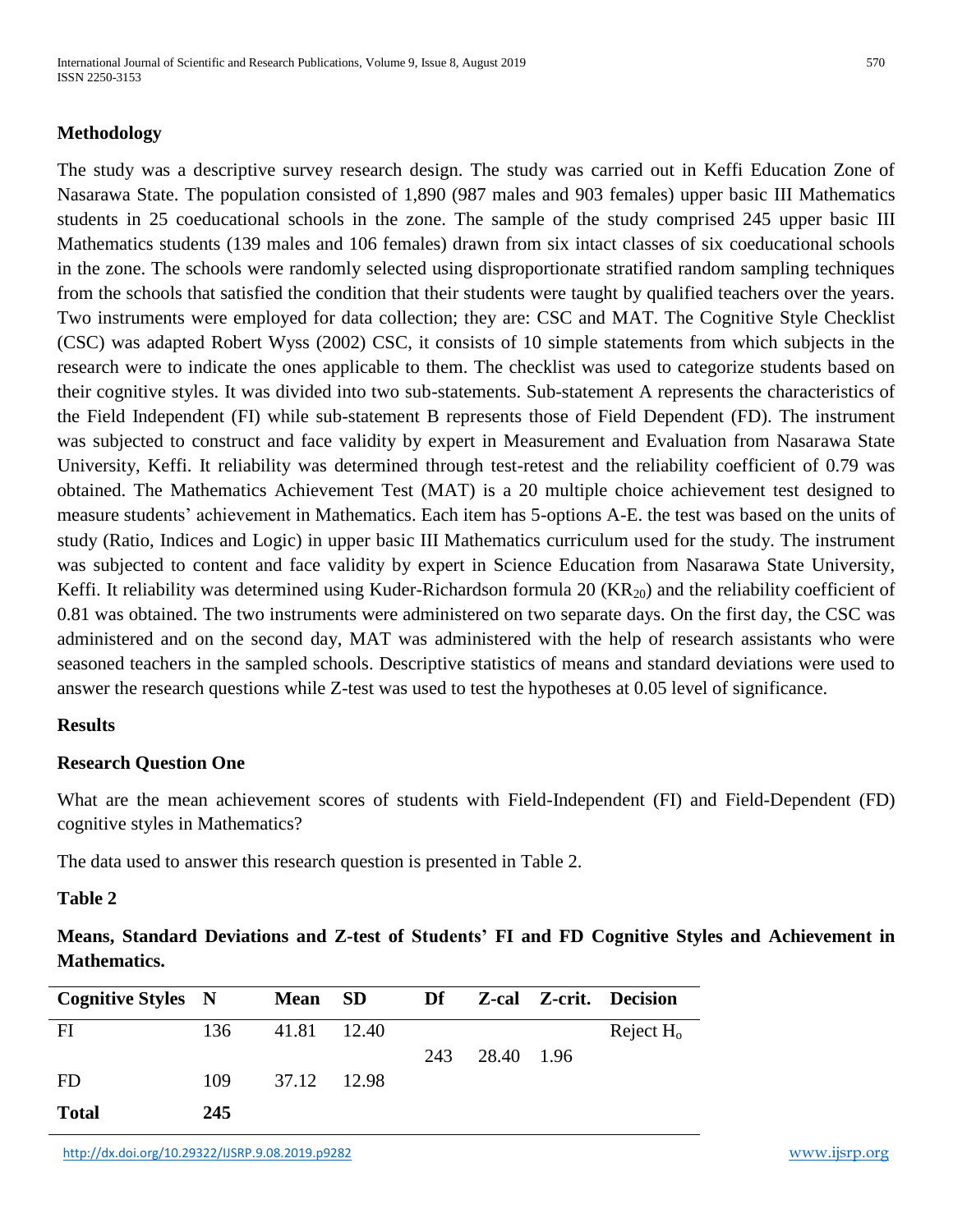Table 2 shows that the mean achievement scores of Mathematics students in the FI group stood at 41.81 with SD of 12.40. It also shows that the mean achievement scores of Mathematics students in the FD group stood at 37.12 with SD of 12.98.

# **Hypothesis One**

Field-Independent (FI) and Field-Dependent (FD) cognitive styles have no significant influence on mean achievement scores of students in Mathematics.

From Table 2, Z-calculated = 28.40 and with df = 243 at  $\alpha = 0.05$ , Z-critical = 1.96. Since Z-calculated > Zcritical, the null hypothesis is rejected. This indicates that there is significant difference in the mean achievement scores of Mathematics students with FI and FD Cognitive styles. Hence, Mathematics students in FI group achieved higher than those in the FD group.

# **Research Question Two**

What are the mean achievement scores of male and female students with Field-Independent (FI) cognitive styles in Mathematics?

The data used to answer this research question is presented in Table 3.

# **Table 3**

**Means, Standard Deviations and Z-test of male and Female Science Students' FI Cognitive Style and Achievement in Mathematics.**

| <b>Cognitive Styles Gender N</b> |           |     | Mean SD     |       | Df  |            | <b>Z-cal Z-crit. Decision</b> |
|----------------------------------|-----------|-----|-------------|-------|-----|------------|-------------------------------|
| FI                               | Male 82   |     | 45.34 12.02 |       |     |            | Reject $H_0$                  |
|                                  |           |     |             |       | 243 | 22.73 1.96 |                               |
|                                  | Female 54 |     | 31.14       | 12.41 |     |            |                               |
| <b>Total</b>                     |           | 136 |             |       |     |            |                               |

Table 3 shows that the mean achievement scores of male Mathematics students in the FI group stood at 45.34 with SD of 12.02. The mean achievement scores of their female counterparts is 31.14 with SD 12.41.

# **Hypothesis Two**

Field-Independent (FI) cognitive style have no significant influence on mean achievement scores of male and female students in Mathematics.

From Table 3, Z-calculated = 22.73 and with df = 243 at  $\alpha = 0.05$ , Z-critical = 1.96. Since Z-calculated > Zcritical, the null hypothesis is rejected. This indicates that there is significant difference in the mean

achievement scores of male and female Mathematics students with FI Cognitive style. Hence, male students in both FI achieved higher in Mathematics than their female counterparts.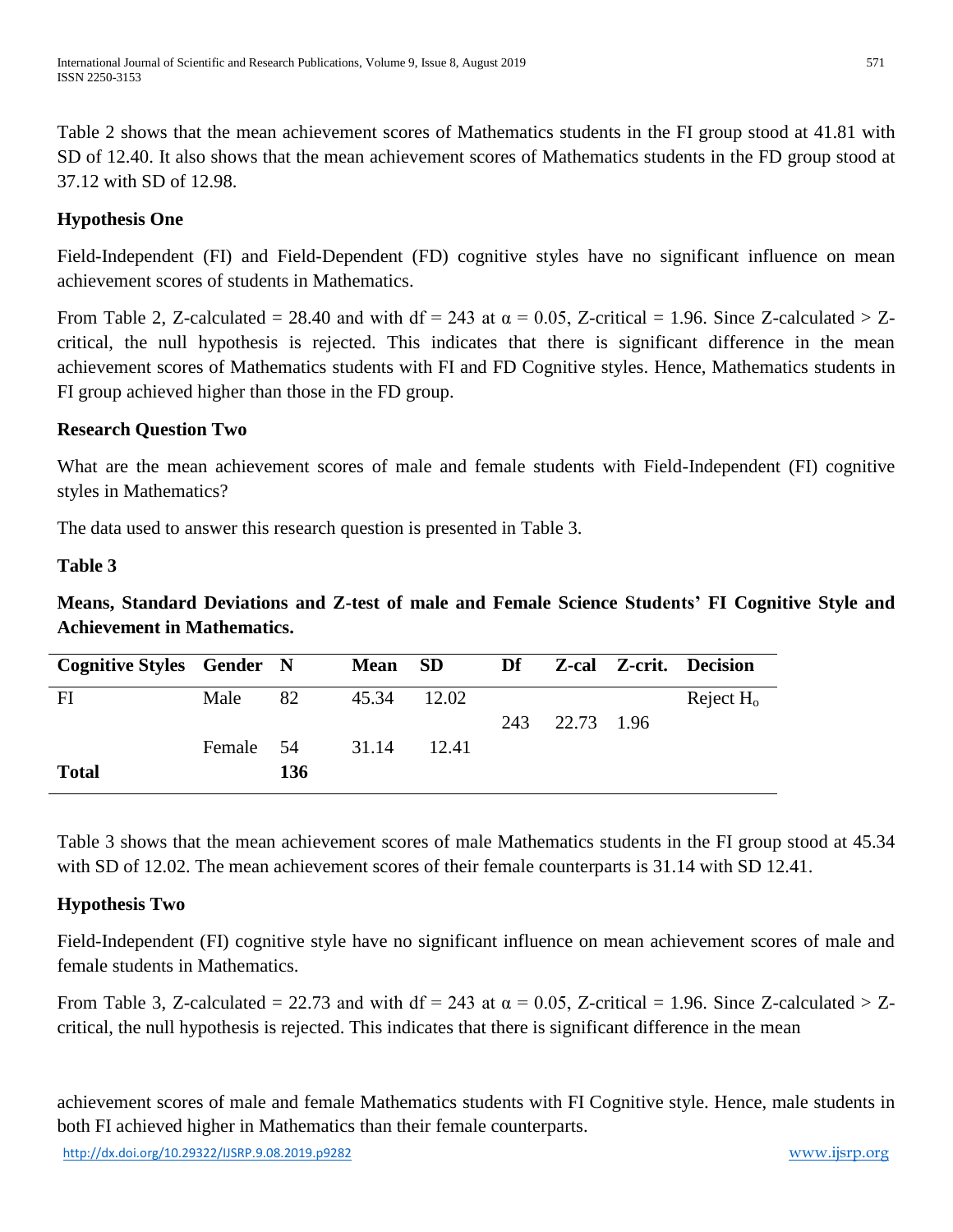What are the mean achievement scores of male and female students with Field-Dependent (FD) cognitive styles in Mathematics?

The data used to answer this research question is presented in Table 4.

## **Table 4**

**Means, Standard Deviations and Z-test of male and Female Science Students' FD Cognitive Styles and Achievement in Mathematics.**

| <b>Cognitive Styles Gender N</b> |           |     | Mean SD     |       | <b>Df</b> |                | <b>Z-cal Z-crit. Decision</b> |
|----------------------------------|-----------|-----|-------------|-------|-----------|----------------|-------------------------------|
| <b>FD</b>                        | Male      | 64  | 41.72 12.55 |       |           |                | Reject $H_0$                  |
|                                  |           |     |             |       |           | 243 24.41 1.96 |                               |
|                                  | Female 45 |     | 33.11       | 12.27 |           |                |                               |
| <b>Total</b>                     |           | 109 |             |       |           |                |                               |

Table 4 shows that the mean achievement scores of male Mathematics students in the FD group stood at 41.72 with SD of 12.55. The mean achievement scores of their female counterparts is 33.11 with SD 12.27.

# **Hypothesis Three**

Field-Dependent (FD) cognitive style have no significant influence on mean achievement scores of male and female students in Mathematics.

From Table 4, Z-calculated = 24.41 and with df = 243 at  $\alpha$  = 0.05, Z-critical = 1.96. Since Z-calculated > Zcritical, the null hypothesis is rejected. This indicates that there is significant difference in the mean achievement scores of male and female Mathematics students with FD Cognitive style. Hence, male students in both FD group achieved higher in Mathematics than their female counterparts.

# **Discussion**

The findings of this study revealed that Mathematics students in the Field Independence (FI) group achieved significantly better than the those in the Field Dependence (FD). This finding is in agreement with the findings of (Hooda & Devi, 2017; Idika, 2017; Okoye, 2016; Agboghoroma, 2015; Owoduni, Sanni, Nwokolo & Igwe, 2016; Ezeugwu, Nji, Anyaugbunam, Enyi & Eneja, 2016; Bassey, Umoren & Udida, 2013; Okereke, 2011) in their various researches reported that there is a difference between the mean achievement of students with analytical (FI) cognitive styles and those with relational and inferential (FD) cognitive styles in Mathematics and other related subjects. But in contrast with the findings of Maghsudi (2007), Guisande, Paramo, Tinajero and Almeida (2007) who in their different researches reported that cognitive styles are not affected by intelligence and that Field Dependence/Independence focuses on the process of learning rather than ability.

The findings of this study revealed that male Mathematics students in both Field Independence (FI) and Field Dependence (FD) groups achieved significantly better than their female counterparts. This finding agrees with the findings of Ndirika (2013), Amoo (2013) and Aniodoh and Eze (2014) who reported that cognitive styles and gender have influence of students' achievement in Mathematics, and other related subjects. Learning Mathematics involves critical and deep thinking as well as display of initiatives. The reason for the high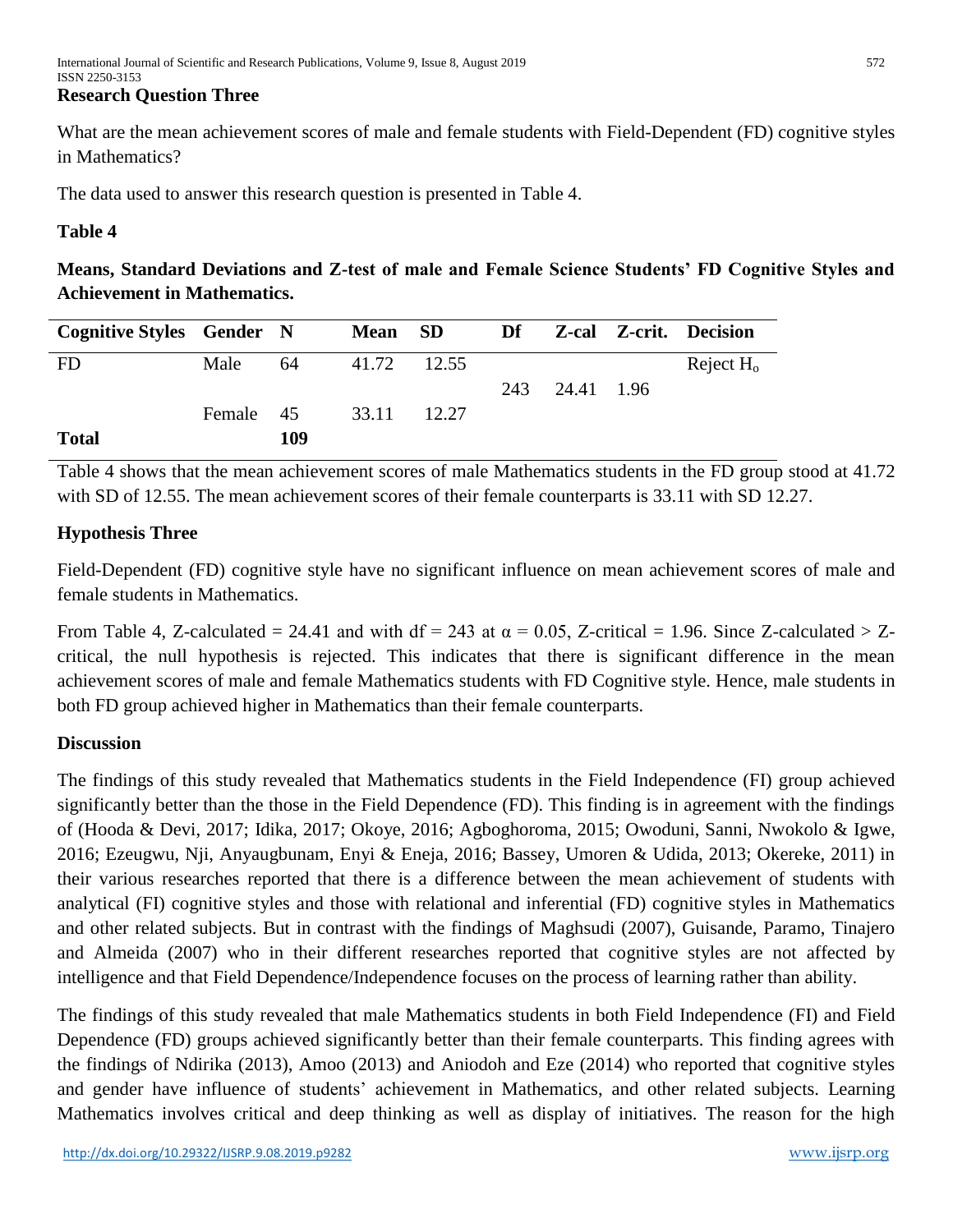International Journal of Scientific and Research Publications, Volume 9, Issue 8, August 2019 573 ISSN 2250-3153

achievement of students with Field Independence level of cognitive style could be because, Field Independence individuals are excellent analytical thinkers who view things from serialistic and detailed manner. The more Field Independence a students are, the more likelihood for them to achieve meaningful learning.

## **Conclusion**

The findings of this study revealed that Mathematics students in the Field Independence (FI) group achieved significantly better than the those in the Field Dependence (FD). The findings also revealed that male students in both the Field Independence (FI) and Field Dependence (FD) groups achieved better than the female students significantly in Mathematics.

## **Recommendations**

Based on the findings of this study, the following recommendations were made;

1. Seminars and workshops should be organized to adequately equip Mathematics teachers with the needed skills to create an environment where students with different cognitive styles can experience meaningful learning of Basic Science.

# **References**

- Agboghoroma, T. E. (2015). Interaction effects of cognitive style and instructional mode on students' knowledge of Integrated Science. *European Journal of Research and Refection in Educational Sciences,* 3(1), 47-54.
- Agu, P. A. & Samuel, R. I (2018). Effect of reversed jigsaw, tai cooperative and guided discovery learning strategies on basic science and technology students' interest and achievement. *International Journal of Innovative Education Research,* 6(2), 19-26.
- Alabi, O.A. (2014). Effect of activity based teaching strategy on students' achievement on secondary school students in Chemistry. *Journal of Education and Policy review*; 6(2), 119-128.
- Alechenu, S. O. (2012). Gender related differential item functioning in mathematics multiple choice test items set and administered by National Examination Council. *Journal of Mathematical Science Education Abuja*: Federal Capital Territory, Nigeria.
- Amoo, S. A. (2013). Gender, cultural issues and achievement in secondary school Mathematics: Implication for female Education. *Journal of Learning*, 156-165.
- Anidoh, H. C. O., & Eze, G. N. (2014). Enhancing girls' participation in Science through feminist pedagogical techniques: A panacea for gender gap in Science and Technology classrooms. *STAN 55th Annual Conference Proceedings*, 292-296.
- Bassey, S. W., Umoren, G., & Udida , L. A. (2013). Cognitive styles, secondary school students' attitude and performance in Chemistry in Akwa Ibom State-Nigeria. [www.hbcse.](http://www.hbcse/) tifr.res.in/bassey.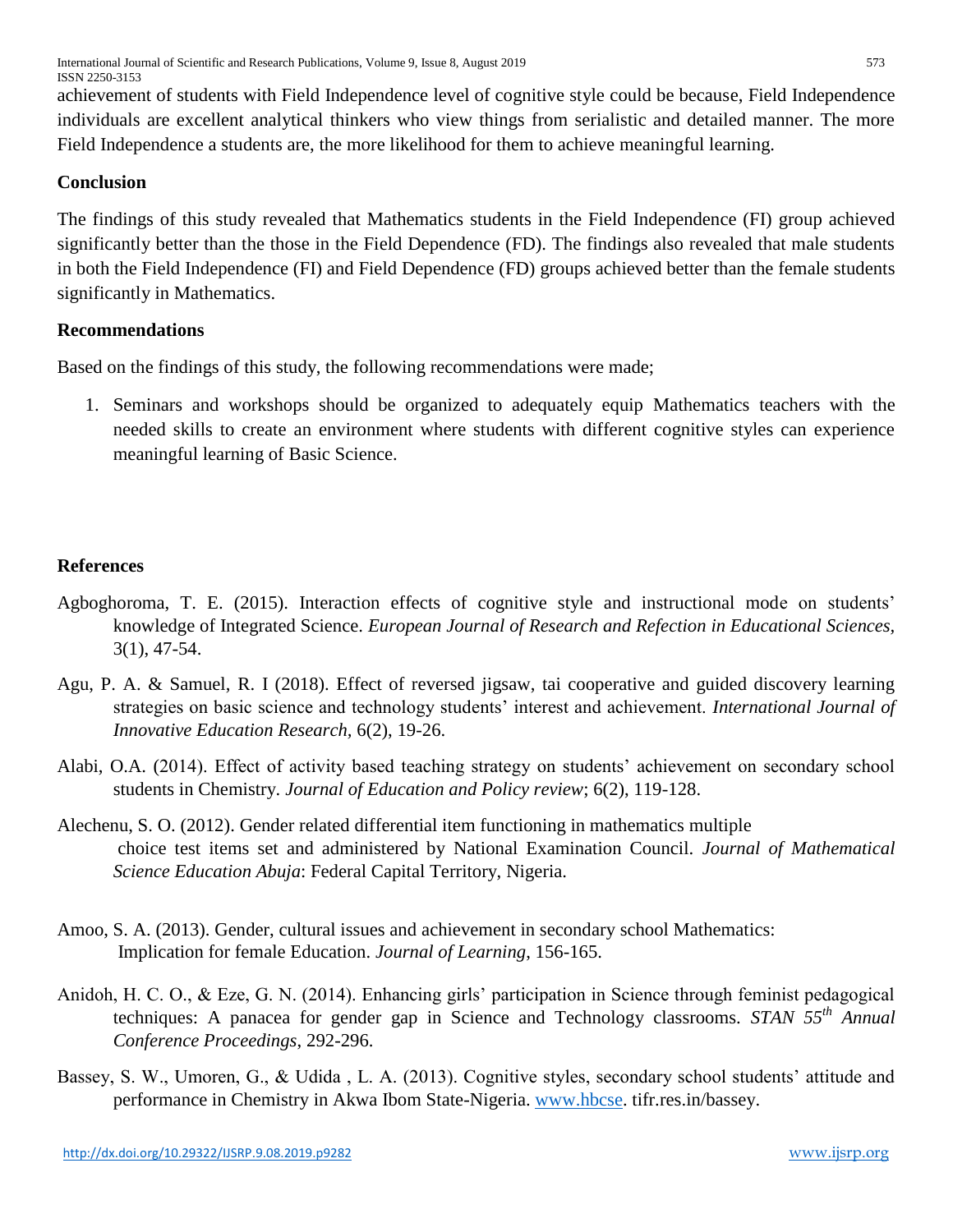- Bukunola, B.A.J. & Idowu, O.D. (2012). Effectiveness of cooperative learning strategies on Nigerian junior secondary students' academic achievement in Basic Science. *British Journal of Education, Society and Behavioural Science,* 2(3), 307-325.
- Calcateria, A., Antonetti, A., & Underwood, J. (2005). Cognitive style, hypermedia navigation and learning. *Journal of Computer and Education*, 44, 441-457.
- Chen, S. Y., & McCredie, R. D. (2004). Cognitive modelling of students learning in web-based instructional programmes. *International Journal of Human-Computer Interaction*, 17 (3), 375-402.
- De-Ture, M. (2004). Cognitive style and self-efficacy. *The American Journal of Distance education*, 18 (1), 21- 38.
- Eriba, J. O. & Samuel, R. I. (2018). Effect of stad and jigsaw iv cooperative learning strategies on students' interest and achievement in basic science. *Case Study International Journal,* 7(4), 6-14.
- Ezeugwu, J. O., Nji, G. C., Anyaegbunam, N. J., Enyi, C., & Eneja, R. U. (2016). Influence of cognitive ability, gender and school location on students' achievement in senior secondary school Financial Accounting. European Journal of Economics, Finance and Administrative Sciences, 89, 1-21.
- Federal Government of Nigeria (2014). National policy on education, NERDC, Press Lagos.
- Guisande, M. A., Paramo, M. F., Tinajero, k., & Almedia, S. A. (2007). Field dependenceindependence (FDI) cognitive style. An analysis of Attention Functioning Psicothema, 19(4), 572-577.
- Hall, J. K. (2000) Field dependence-independence and computer-based instruction in Geography. Doctoral Dissertation, Virginia: *Polytechnic Institute and State University.*
- Hooda, M., & Devi, R. (2017). Significance of cognitive style for academic achievement in Mathematics. *Scholarly Research Journal for Humanity Science & English Language*, 4(22), 5521- 5527.
- Idika, M. I. (2017). Influence of cognitive styles and gender on secondary school students' achievement in and attitude to Chemistry. *Advances in Social Sciences Research Journal.* 4(1), 129- 139.
- Igboegwu, E. N., & Okonkwo, I. G. A. (2012). Influence of gender and location of school on students' achievement in chemistry. *Journal of Research in Education*, 1(1), 1-14.
- Kabutu, F.R., Oloyede, O.I. & Bandele, M.F. (2015). An investigation into the achievement of junior secondary school students taught integrate science using the cooperative learning strategy in Nigeria. *European Journal of Physics and Chemistry,* 7(2), 63-73.
- Kola, A. J., & Taiwo, A. K. (2013). Analysis of gender performance in physics in Colleges of Education, Nigeria. *Journal of Education and Practices*, 4(6), 1-5.
- Maghsudi, M. (2007). The interaction between field dependent/independent learning styles and learners' linguality in third language acquisition. *Language in India*, 7, 1-16.

http://dx.doi.org/10.29322/IJSRP.9.08.2019.p9282 www.ijsrp.org Ndirika, M. C. (2013). Investigating gender disparity in Science enrolment and achievement in